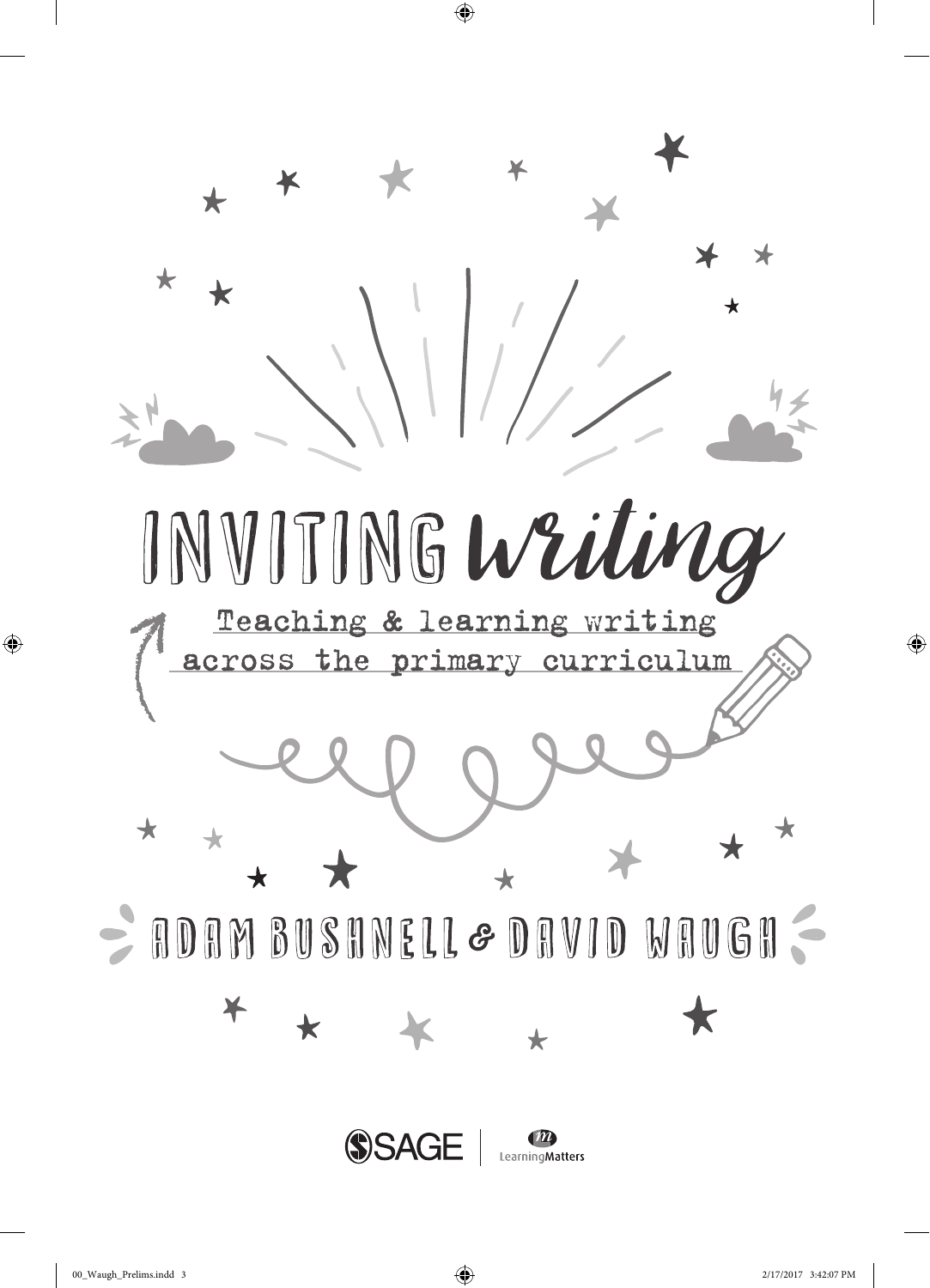



 $\bigoplus$ 

Learning Matters An imprint of SAGE Publications Ltd 1 Oliver's Yard 55 City Road London EC1Y 1SP

SAGE Publications Inc. 2455 Teller Road Thousand Oaks, California 91320

SAGE Publications India Pvt Ltd B 1/I 1 Mohan Cooperative Industrial Area Mathura Road New Delhi 110 044

SAGE Asia-Pacific Pte Ltd 3 Church Street #10–04 Samsung Hub Singapore 049483

⊕

Published in 2017 by Learning Matters Ltd. 2017 Adam Bushnell and David Waugh

Apart from any fair dealing for the purposes of research or private study, or criticism or review, as permitted under the Copyright, Design and Patents Act, 1988, this publication may be reproduced, stored or transmitted in any form, or by any means, only with the prior permission in writing of the publishers, or in the case of reprographic reproduction, in accordance with the terms of licences issued by the Copyright Licensing Agency. Enquiries concerning reproduction outside these terms should be sent to the publishers.

**Library of Congress Control Number: 2016960204**

**British Library Cataloguing in Publication Data**

Editor: Amy Thornton Production editor: Chris Marke Marketing manager: Dilhara Attygalle Cover design: Wendy Scott Typeset by: C&M Digitals (P) Ltd, Chennai, India Printed in the UK

A catalogue record for this book is available from the British Library

ISBN: 978-1-4739-9161-3 ISBN: 978-1-4739-9162-0 (pbk)

At SAGE we take sustainability seriously. Most of our products are printed in the UK using FSC papers and boards. When we print overseas we ensure sustainable papers are used as measured by the PREPS grading system. We undertake an annual audit to monitor our sustainability.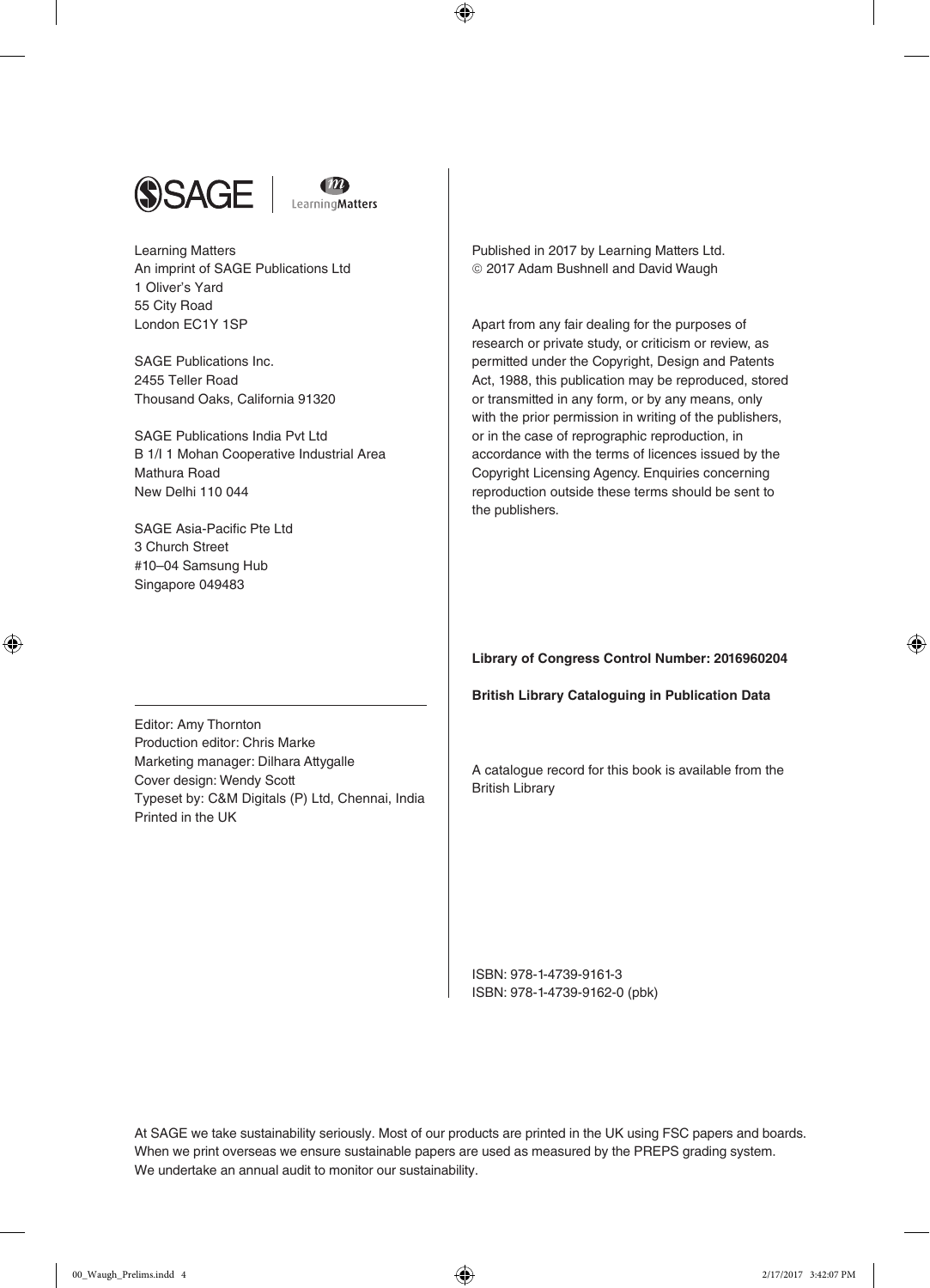## *Contents*

 $\bigoplus$ 

| Acknowledgements                                                                                                                                                                                                                           |                                                                                  | vii            |
|--------------------------------------------------------------------------------------------------------------------------------------------------------------------------------------------------------------------------------------------|----------------------------------------------------------------------------------|----------------|
| About the editors<br>Introduction<br>Adam Bushnell and David Waugh<br>1 Writing in English<br>David Waugh<br>Stimulating non-fiction writing across the curriculum<br>2<br>Adam Bushnell, Rob Smith and Sarah McAllister with staff of the |                                                                                  | viii           |
|                                                                                                                                                                                                                                            |                                                                                  | $\mathbf{1}$   |
|                                                                                                                                                                                                                                            |                                                                                  | $\overline{4}$ |
|                                                                                                                                                                                                                                            | Old Low Light Museum                                                             | 18             |
| 3                                                                                                                                                                                                                                          | Writing in mathematics<br>Lynn Thompson and David Bolden                         | 32             |
| 4                                                                                                                                                                                                                                          | Writing in science<br>Lynn Newton                                                | 49             |
| 5                                                                                                                                                                                                                                          | Writing in biological science<br>Rachel Simpson                                  | 66             |
| 6                                                                                                                                                                                                                                          | Writing in design and technology<br>Douglas P. Newton                            | 80             |
| 7                                                                                                                                                                                                                                          | Writing in computing<br>Rosie Ridgway                                            | 96             |
| 8                                                                                                                                                                                                                                          | Writing in history<br>Andrew Joyce-Gibbons                                       | 110            |
| 9                                                                                                                                                                                                                                          | Writing in music<br>Adam Bushnell with Heather Jarvis, Emma Anyan and Mark Anyan | 124            |
| 10                                                                                                                                                                                                                                         | Writing in physical education<br>Jonathan Doherty                                | 138            |

 $\overline{\phantom{a}}$ 

 $\bigoplus$ 

 $\bigoplus$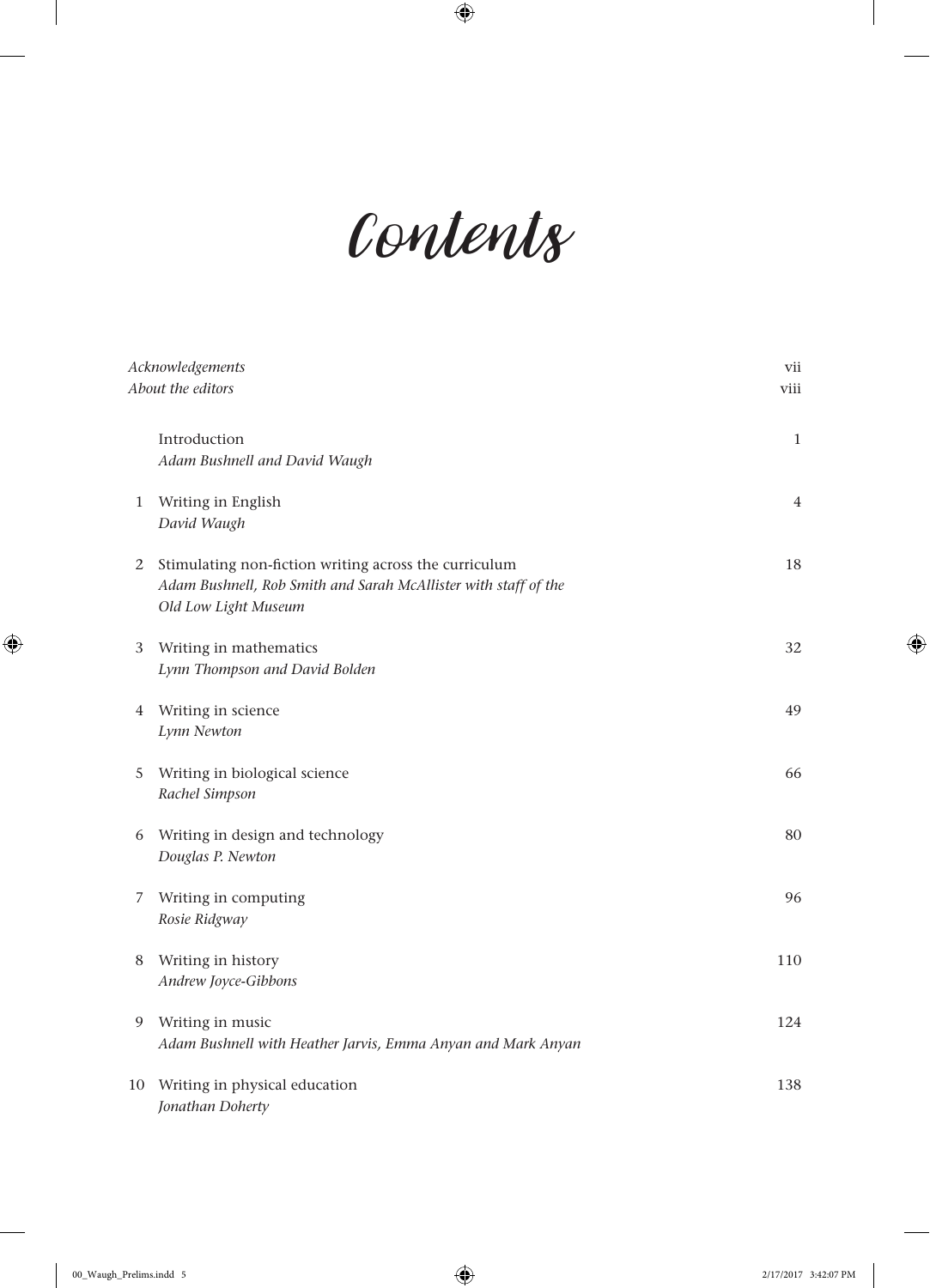Contents

 $\overline{\phantom{a}}$ 

 $\bigoplus$ 

| 11    | Writing in geography<br>Angela Gill                                                                                  | 152 |
|-------|----------------------------------------------------------------------------------------------------------------------|-----|
| 12    | Writing in art and design<br>Adam Bushnell with staff of the Bowes Museum Education Team                             | 166 |
| 13    | Writing in MFL<br>Tina Page with Nathalie Paris from Natta-lingo                                                     | 181 |
|       | 14 Writing in religious education<br>Adam Bushnell with staff of Durham Cathedral Education Team                     | 195 |
| 15    | Writing in social, moral, spiritual and cultural education<br>Claire Patterson in association with Educate&Celebrate | 209 |
|       | Conclusion                                                                                                           | 222 |
| Index |                                                                                                                      | 223 |

 $\bigoplus$ 

 $\mathbf{I}$ 

 $\bigoplus$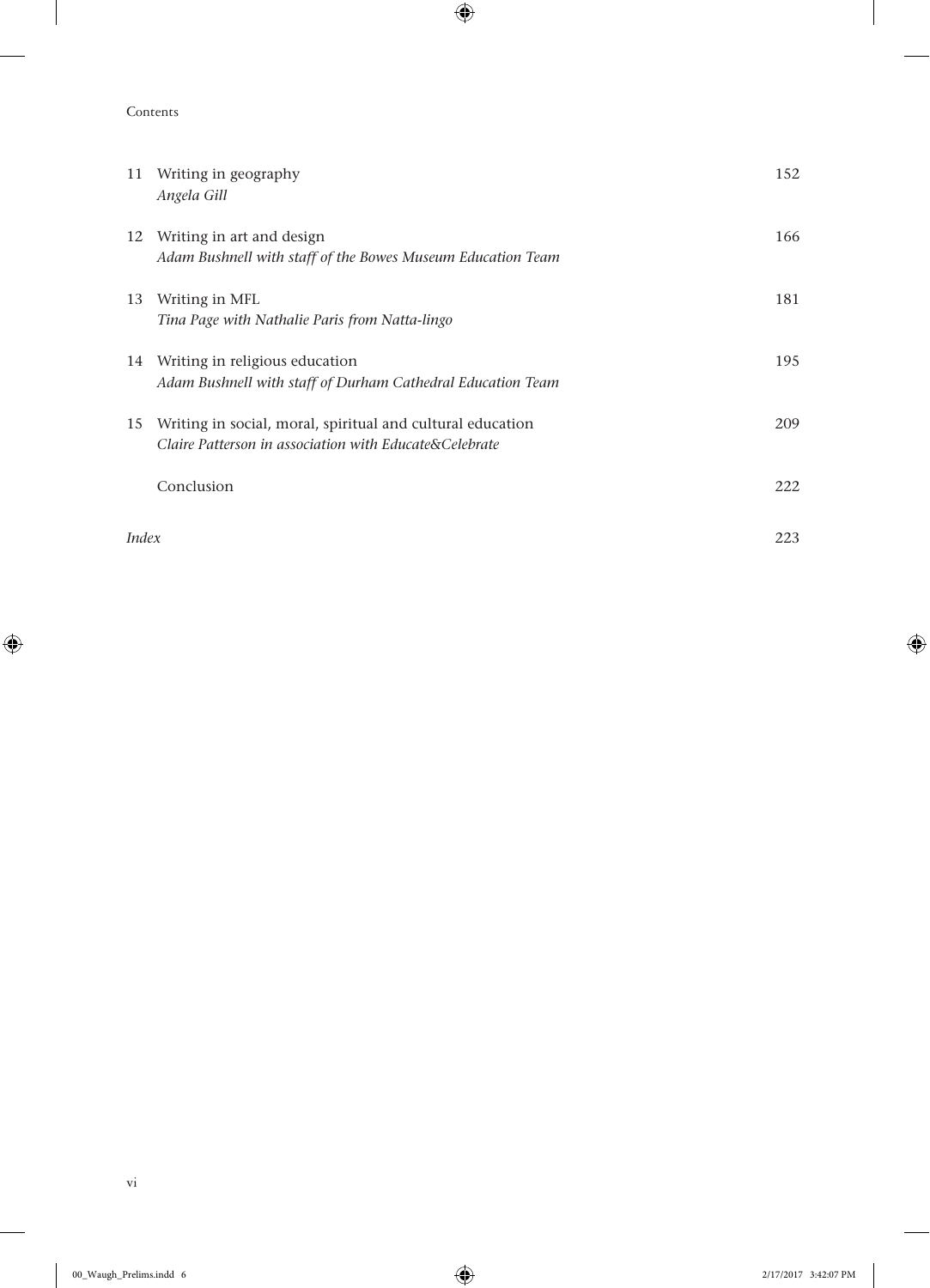

This book focuses on writing across the primary curriculum. Throughout the book, contributors show how writing can be an integral part of their subjects, offering opportunities for consolidation of ideas and creative responses to learning.

Every subject in the primary curriculum is covered, including religious education, social, moral, spiritual and cultural education and modern languages. We also devote a chapter to writing non-fiction.

The contributors have been drawn from schools, universities and organisations that are strongly involved in education and educational consultants. All have in common a passion for sharing good practice and a keen desire to develop children's ability to express themselves in writing.

Each chapter provides research focuses, critical questions, activities and reflections to encourage you to consider your own practice in the light of what you have read. There are also case studies to demonstrate how teachers and trainee teachers have used developed writing in the classroom. The chapters also include recommended further reading to enable you to develop stronger insights into how teachers can help children move beyond early writing.

In Chapter 1, David Waugh maintains that there is a misconception among some children that good writing has to be lengthy. He argues that it is important that we show that high-quality writing can be concise and convey powerful messages briefly, and provides several examples of writing that can engage children, which focuses on quality and concision.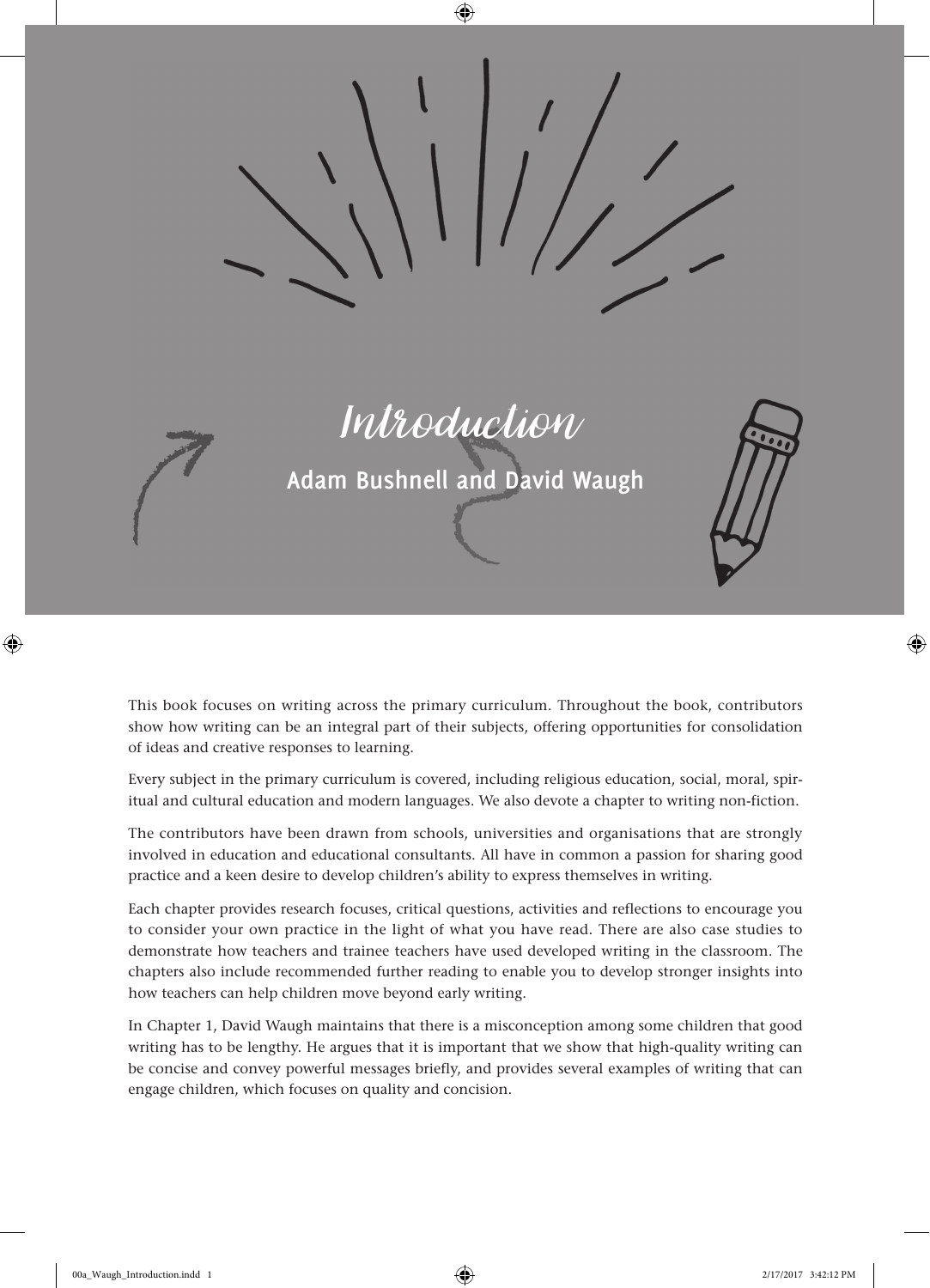## Introduction

Chapter 2 examines non-fiction writing across the curriculum in order to provide an overview of possibilities before individual subjects are explored. Adam Bushnell, Rob Smith and Sarah McAllister assert that non-fiction is a genre of writing that is extremely varied and offers lots of opportunities for multiple types of writing.

⊕

Lynn Thompson and David Bolden make a powerful case for the place of writing in mathematics in Chapter 3. Children need to develop fluency so they can *describe* their mathematical understanding; they need to develop this understanding so they can *explain* their mathematics; and they need to deepen their understanding in order to *communicate* and reason mathematically and to solve problems. The authors maintain that children should write in a variety of ways, using words as labels, short sentences to add clarity to their work, paragraphs and longer pieces of prose to communicate their understanding – to describe, compare, predict, interpret, explain and justify. The chapter includes thought-provoking examples of activities which bring writing into mathematics.

We make no apology for including two chapters on writing in science: science is a broad subject, which is subdivided into subjects at secondary school. In Chapter 4, Lynn Newton argues that one of the priorities in science education has to be to provide opportunities for the learners to communicate, record and interpret information. Children should be able to report findings from investigations, including written explanations of results, explanations involving causal relationships and conclusions. The chapter includes a fascinating forensic science activity, *Who Robbed Teddy?*

In Chapter 5, Rachel Simpson draws upon her own experience of visiting the Galápagos Islands and the work she subsequently did in school to show that creative writing about biology can inform, engage, demonstrate knowledge and develop understanding. She maintains that these are important skills for children to both recognise and practise, as they start to think like scientists and organise their knowledge through their writing.

Douglas P. Newton maintains in Chapter 6 that writing in design and technology offers specific opportunities for writing to support purposeful thought and, hence, develop competence in practical problem solving. In addition, it offers opportunities for descriptive and informative writing. His examples of activities and case studies are imaginative and have great potential for engaging young minds.

In Chapter 7, Rosie Ridgway discusses the opportunities that computing as a 'new' subject in the curriculum offers for developing writing. The chapter explores how computing supports learners to develop strategic approaches, organise activities, develop creative projects, evaluate and improve writing and communicate with authentic audiences. She offers vivid examples of writing through computing using a range of approaches. For example, demonstrating how with careful planning, social media (like blogging) can offer learners a global audience for their written work.

In Chapter 8, Andrew Joyce-Gibbons argues that we need to enable the articulation of balanced and evidence-based explanations of the past, explanations that use the language of possibility, of chronology and of compromise. Andrew provides interesting examples of historical writing and expresses clear views on what constitutes successful teaching and learning in his subject.

Adam Bushnell, Heather Jarvis and Emma and Mark Anyan look, in Chapter 9, at music as a stimulus for writing, providing examples across the primary age range. They also explore the possibilities that song lyrics provide for children to develop poetic writing. They argue that finding meanings within lyrics is also good for developing comprehension techniques. Difficult subject areas can be studied by looking at rap songs like Lowkey and Logic's *Relatives*.

⊕